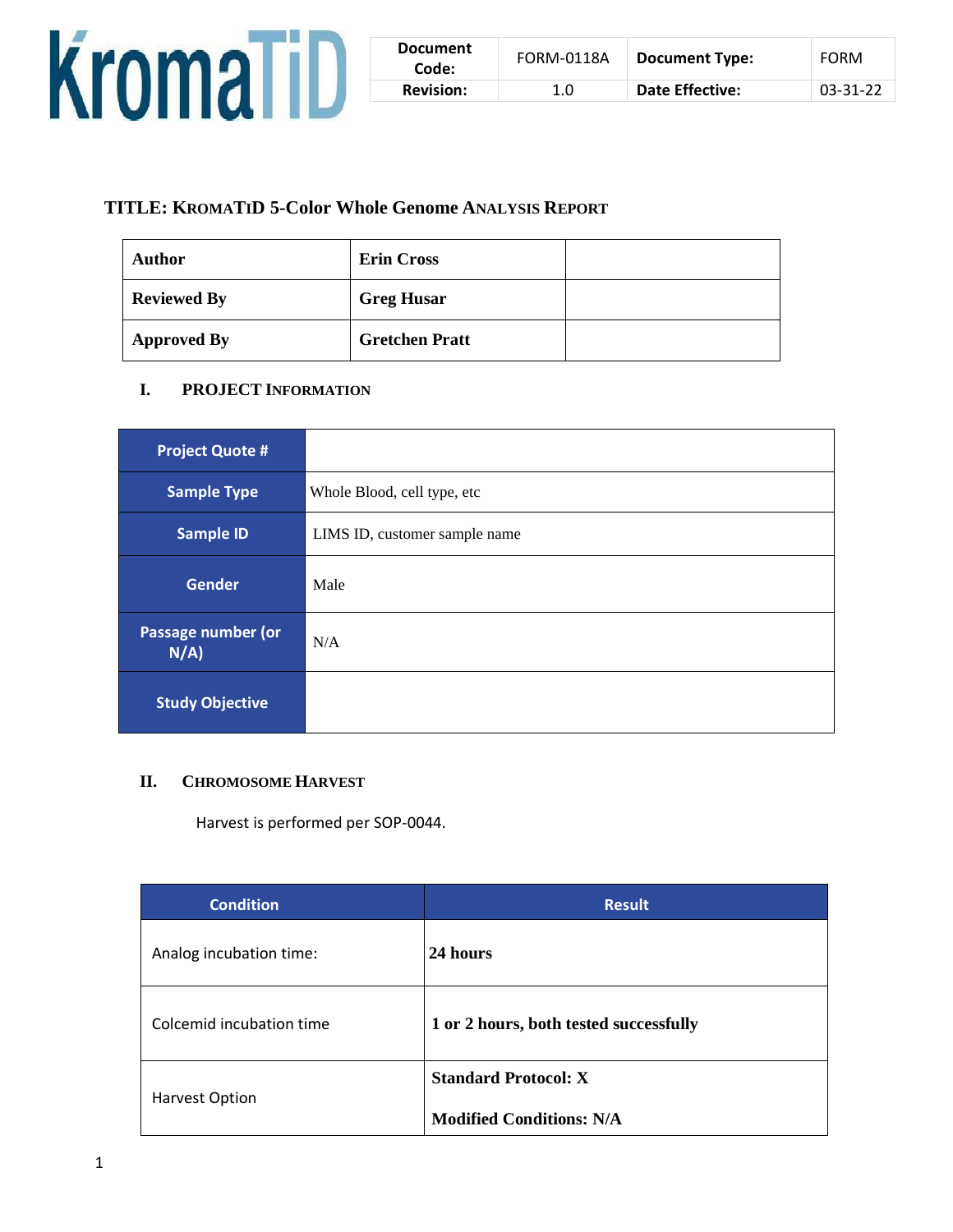

| <b>Document</b><br>Code: | <b>FORM-0118A</b> | <b>Document Type:</b>  | FORM     |
|--------------------------|-------------------|------------------------|----------|
| <b>Revision:</b>         | 1.0               | <b>Date Effective:</b> | 03-31-22 |

# **III. dGH SCREEN ASSAY**

| <b>Assay</b>                                              | Standard dGH SCREEN AS-0002.1 (50 Cells)                                                                                                                                                                                                                                                                                                                                                                                                                                                                                                                                                                                                                                                                                                                                           |
|-----------------------------------------------------------|------------------------------------------------------------------------------------------------------------------------------------------------------------------------------------------------------------------------------------------------------------------------------------------------------------------------------------------------------------------------------------------------------------------------------------------------------------------------------------------------------------------------------------------------------------------------------------------------------------------------------------------------------------------------------------------------------------------------------------------------------------------------------------|
| <b>Metaphase</b><br>and Karyotype<br><b>Qualification</b> | Samples must be prepared and qualified for dGH analysis prior to running the<br>assay.<br>dGH SCREEN is designed for samples with grossly normal karyotypes and has<br>not been qualified for highly rearranged genome analysis.<br>Spread resolution of $550+$ (G-band equivalent) is recommended.                                                                                                                                                                                                                                                                                                                                                                                                                                                                                |
| <b>Assay</b><br><b>Description</b>                        | The five-color whole genome assay (5CWG or dGH SCREEN) is a dGH paint<br>combination assay for all 24 human chromosomes.<br>The assay is composed of standard design, high-density (HD) dGH chromosome<br>paints in five color panels such that chromosomes painted in the same color can<br>be differentiated by size, shape, and centromere position.<br>Results include per-chromosome attribution of inter and intra-chromosomal<br>structural events including inversions, translocations, aneuploidy (gain and loss),<br>insertions, centromere abnormalities and complex events across a sample.<br>Prior to analysis, images of dGH SCREEN painted metaphase spreads are<br>qualified, processed and sorted into karyograms for rapid, consistent reading of<br>the assay. |
|                                                           | Per-cell event assessment is performed in an excel workbook which is built to be<br>leveraged for population-level analysis of events ranging from random to clonal.                                                                                                                                                                                                                                                                                                                                                                                                                                                                                                                                                                                                               |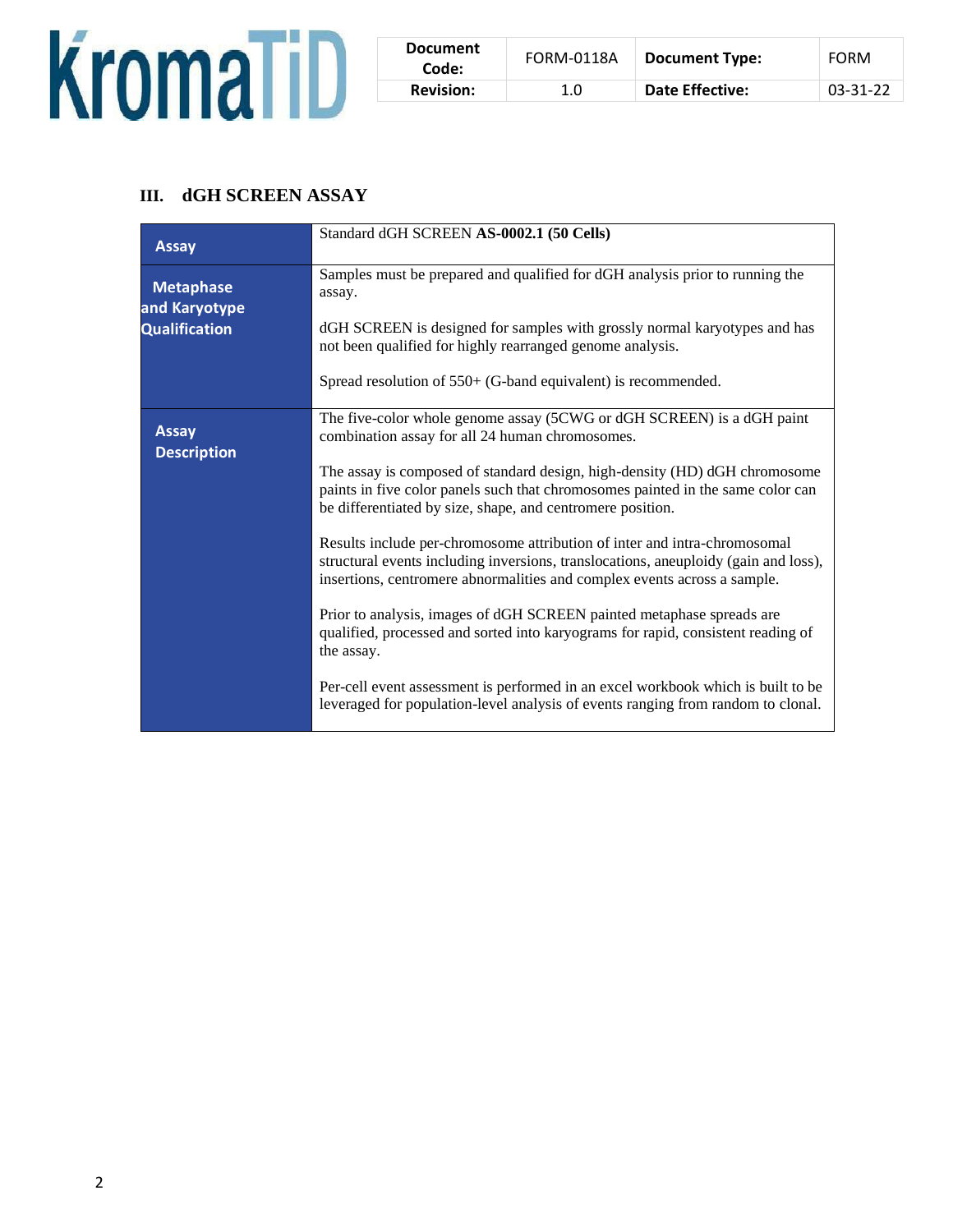

| <b>Document</b><br>Code: | <b>FORM-0118A</b> | <b>Document Type:</b> | <b>FORM</b>    |
|--------------------------|-------------------|-----------------------|----------------|
| <b>Revision:</b>         | 1.0               | Date Effective:       | $03 - 31 - 22$ |

## **IV. RESULTS**

| <b>Cells</b><br>50<br>Analyzed | Total Karyograms | 50 |
|--------------------------------|------------------|----|
|--------------------------------|------------------|----|

### **Chromosome Aberration Data:**

### **Table 1: Structural Event Summary**

| <b>Event</b>                       | <b>Number of</b><br><b>Events</b> | <b>Number Of Cells</b><br>with Events |  |  |  |  |
|------------------------------------|-----------------------------------|---------------------------------------|--|--|--|--|
| Gain                               | 4                                 | $\overline{4}$                        |  |  |  |  |
| Loss                               | 1                                 | 1                                     |  |  |  |  |
| <b>Inversion</b>                   | 110                               | 39                                    |  |  |  |  |
| <b>SCE</b>                         | 225                               | 50                                    |  |  |  |  |
| <b>Insertion</b>                   | 0                                 | 0                                     |  |  |  |  |
| <b>Size Diff</b>                   | $\mathbf{1}$                      | 1                                     |  |  |  |  |
| <b>Translocations</b>              | 5                                 | 3                                     |  |  |  |  |
| <b>Complex</b>                     | $\mathbf{1}$                      | 1                                     |  |  |  |  |
| <b>Total Events per Chromosome</b> | 347                               | 99                                    |  |  |  |  |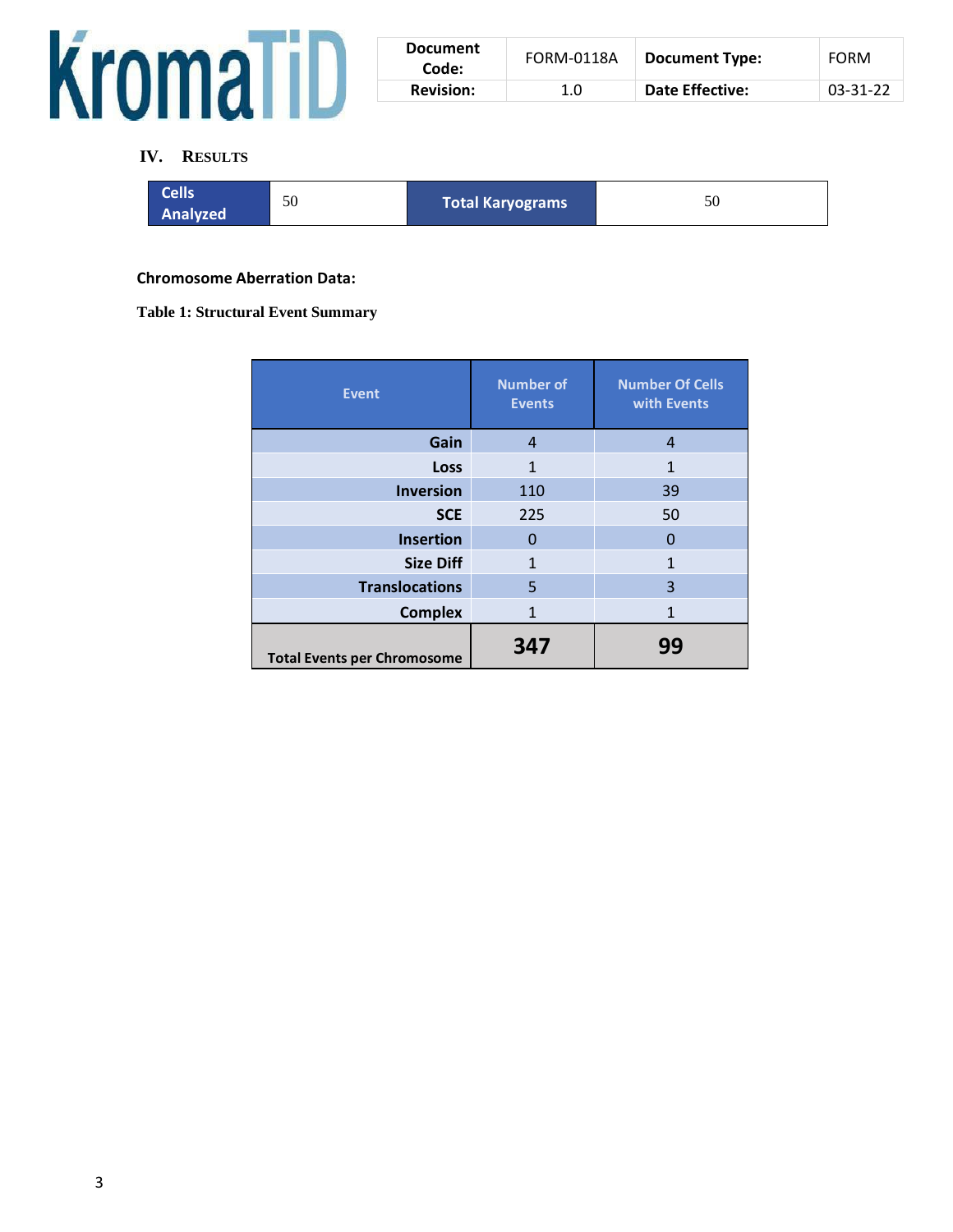| <b>Document</b><br>Code: | <b>FORM-0118A</b> | <b>Document Type:</b>  | <b>FORM</b> |
|--------------------------|-------------------|------------------------|-------------|
| <b>Revision:</b>         | 1.0               | <b>Date Effective:</b> | 03-31-22    |
|                          |                   |                        |             |

**Table 2: Distribution of Events by Chromosome**

|                                       | <b>Count of Events by Chromosome</b> |                     |                                  |                |                |                         |                                |                                |                      |                              |                |                                |                                         |                                |                                |                                 |                         |                   |                         |                                |                                   |                |                |                         |                                            |
|---------------------------------------|--------------------------------------|---------------------|----------------------------------|----------------|----------------|-------------------------|--------------------------------|--------------------------------|----------------------|------------------------------|----------------|--------------------------------|-----------------------------------------|--------------------------------|--------------------------------|---------------------------------|-------------------------|-------------------|-------------------------|--------------------------------|-----------------------------------|----------------|----------------|-------------------------|--------------------------------------------|
| <b>Chromosome</b>                     | $\overline{\mathbf{1}}$              | $\overline{2}$      | $\overline{\mathbf{3}}$          | 4              | 5              | $6\phantom{1}6$         | $\overline{7}$                 | 8                              | 9                    | $\mathbf{1}$<br>$\mathbf{0}$ | L,             | $\mathbf{1}$<br>$\overline{2}$ | $\mathbf{1}$<br>$\overline{\mathbf{3}}$ | $\mathbf{1}$<br>$\overline{4}$ | $\mathbf{1}$<br>$\overline{5}$ | $\mathbf{1}$<br>$6\overline{6}$ | $\overline{\mathbf{z}}$ | $\mathbf{1}$<br>8 | $\mathbf{1}$<br>9       | $\overline{2}$<br>$\mathbf{0}$ | $\overline{2}$<br>$\vert 1 \vert$ | $\mathbf{v}$   | $\mathbf{Y}$   | Num of<br><b>Events</b> | <b>Num of</b><br>Cells w/<br><b>Events</b> |
| Gain                                  | $\overline{0}$                       | $\Omega$            | $\Omega$                         | $\Omega$       | $\Omega$       | $\mathbf 0$             | 0                              | $\Omega$                       | $\Omega$             | $\mathbf{0}$                 | $\Omega$       | $\Omega$                       | $\Omega$                                | $\mathbf{0}$                   | $\Omega$                       | $\mathbf{0}$                    | $\Omega$                | $\Omega$          | $\Omega$                | $\overline{0}$                 | $\overline{0}$                    | 4              | $\Omega$       | $\overline{4}$          | 4                                          |
| Loss                                  | $\overline{0}$                       | $\Omega$            | $\mathbf{0}$                     | $\theta$       | $\mathbf{0}$   | $\mathbf{0}$            | $\mathbf{0}$                   | $\mathbf{0}$                   | $\Omega$             | $\overline{0}$               | $\Omega$       | $\overline{0}$                 | $\mathbf 0$                             | $\mathbf{0}$                   | $\Omega$                       | $\mathbf{0}$                    | $\overline{0}$          | $\mathbf{0}$      | $\mathbf{0}$            | $\overline{0}$                 | $\overline{0}$                    | $\mathbf{1}$   | $\mathbf{0}$   | $\mathbf{1}$            | $\mathbf{1}$                               |
| <b>Inversion</b>                      | 9                                    | 6                   | 3                                | 5              | 4              | $\mathbf{1}$            | $\overline{3}$                 |                                | a.<br>$\overline{2}$ | $\mathbf{1}$                 | $\overline{2}$ | 5                              | 4                                       | 11                             | $\overline{4}$                 | 6                               | $\Omega$                | $\overline{7}$    | $\mathbf{1}$            | $\overline{2}$                 | $\overline{0}$                    | 3              | $\overline{A}$ | 110                     | 39                                         |
| <b>SCE</b>                            | 6                                    | $\mathbf{1}$<br>8   | $\overline{2}$<br>$6\phantom{1}$ | $\overline{7}$ | 8              | 8                       | $\mathbf{1}$<br>$\overline{2}$ | $\mathbf{1}$<br>$\overline{2}$ | $\overline{9}$       | 14                           | 9              | 8                              | 12                                      | 6                              | 6                              | 6                               | 6                       | 9                 | $\overline{2}$          |                                | $\overline{2}$                    | 1              | $\overline{7}$ | 225                     | 50                                         |
| <b>Insertion</b>                      | 0                                    | $\Omega$            | $\mathbf{0}$                     | $\theta$       | $\overline{0}$ | $\mathbf 0$             | $\overline{0}$                 | $\overline{0}$                 | $\mathbf{0}$         | $\overline{0}$               | $\mathbf{0}$   | $\overline{0}$                 | $\mathbf{0}$                            | $\overline{0}$                 | $\overline{0}$                 | $\overline{0}$                  | $\overline{0}$          | $\overline{0}$    | $\mathbf{0}$            | $\mathbf{0}$                   | $\overline{0}$                    | $\overline{0}$ | $\mathbf{0}$   | $\Omega$                | $\mathbf{0}$                               |
| <b>Size Diff</b>                      | $\overline{0}$                       | $\Omega$            | $\mathbf{1}$                     | $\Omega$       | $\Omega$       | $\overline{0}$          | 0                              | $\Omega$                       | $\overline{0}$       | $\mathbf{0}$                 | $\Omega$       | $\overline{0}$                 | $\Omega$                                | $\mathbf{0}$                   | $\Omega$                       | $\mathbf{0}$                    | $\Omega$                | $\Omega$          | $\Omega$                | $\Omega$                       | $\overline{0}$                    | $\Omega$       | $\Omega$       | $\mathbf{1}$            | $\mathbf{1}$                               |
| <b>Translocations</b>                 |                                      |                     | $\Omega$                         | 0              | $\Omega$       | $\mathbf{0}$            | $\mathbf{0}$                   | $\overline{2}$                 | $\mathbf{0}$         | $\overline{0}$               | 0              | $\overline{0}$                 | $\Omega$                                | 1                              | $\Omega$                       | $\mathbf{0}$                    | $\Omega$                | $\Omega$          | $\Omega$                | $\Omega$                       | $\overline{0}$                    | $\Omega$       | $\Omega$       | 5 <sup>5</sup>          | $\overline{3}$                             |
| <b>Complex</b>                        | $\mathbf{0}$                         | $\mathbf{0}$        | $\Omega$                         | $\Omega$       | $\Omega$       | $\mathbf{1}$            | $\mathbf{0}$                   | $\Omega$                       | $\overline{0}$       | $\mathbf{0}$                 | $\Omega$       | $\Omega$                       | $\mathbf{0}$                            | $\mathbf{0}$                   | $\Omega$                       | $\Omega$                        | $\Omega$                | $\mathbf{0}$      | $\Omega$                | $\overline{0}$                 | $\overline{0}$                    | $\Omega$       | $\Omega$       | $\mathbf{1}$            | $\mathbf{1}$                               |
| <b>Total Events per</b><br>Chromosome | $\mathbf{2}$<br>ь                    | $\overline{2}$<br>5 | 3<br>0                           | 2              | $\mathbf{z}$   | $\overline{\mathbf{z}}$ | 5                              | $\overline{2}$                 | $\overline{2}$       | 15                           | 11             | 13                             | <b>16</b>                               | 18                             | 10                             | 12                              | 6                       | 16                | $\overline{\mathbf{3}}$ | 3                              | $\overline{2}$                    | 9              |                | 347                     | 99                                         |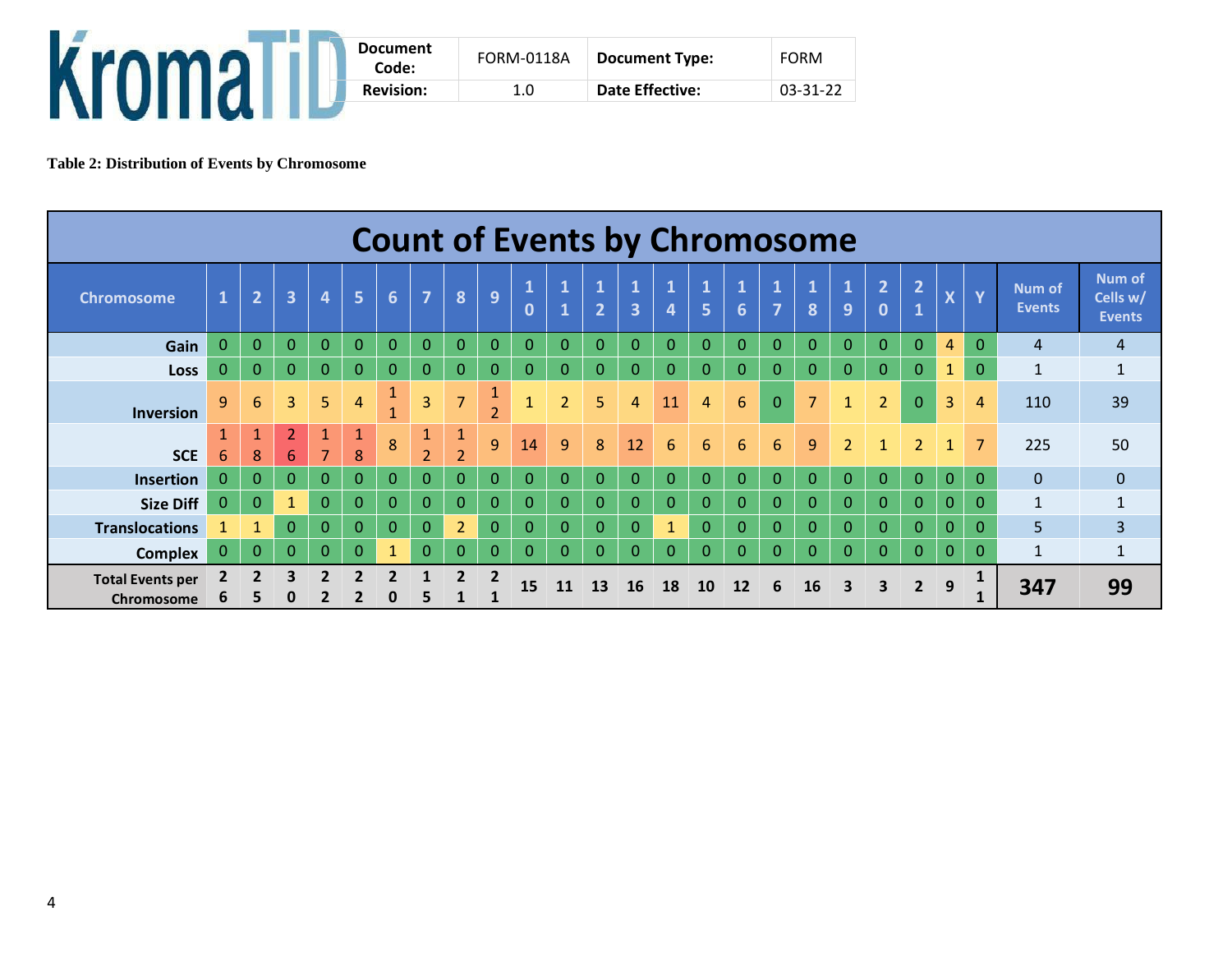

| <b>Document</b><br>Code: | <b>FORM-0118A</b> | Document Type:         | <b>FORM</b> |
|--------------------------|-------------------|------------------------|-------------|
| <b>Revision:</b>         | 1.0               | <b>Date Effective:</b> | 03-31-22    |

**Figure 1: Distribution of Event Rates by Number of Cells**



**Table 3: Aneuploidy Summary (whole chromosome gain and loss)**

|                   | <b>Number of Cells</b> Percentage of Cells |
|-------------------|--------------------------------------------|
| <b>Gain Event</b> | 8%                                         |
| <b>Loss Event</b> | ን%                                         |

**Table 4: Aneuploidy detail, by chromosome identity and cell number.**

| <b>Location</b>   | Cell<br><b>Name</b> | <b>Event</b> | <b>Gain Loss</b><br><b>Values</b> |  |
|-------------------|---------------------|--------------|-----------------------------------|--|
| Cell 12 / Chrom-X | Cell 12             | Gain         | 1                                 |  |
| Cell 26 / Chrom-X | Cell <sub>26</sub>  | Gain         | 1                                 |  |
| Cell 34 / Chrom-X | Cell 34             | Gain         | 1                                 |  |
| Cell 37 / Chrom-X | Cell 37             | Loss         | $-1$                              |  |
| Cell 43 / Chrom-X | Cell <sub>43</sub>  | Gain         |                                   |  |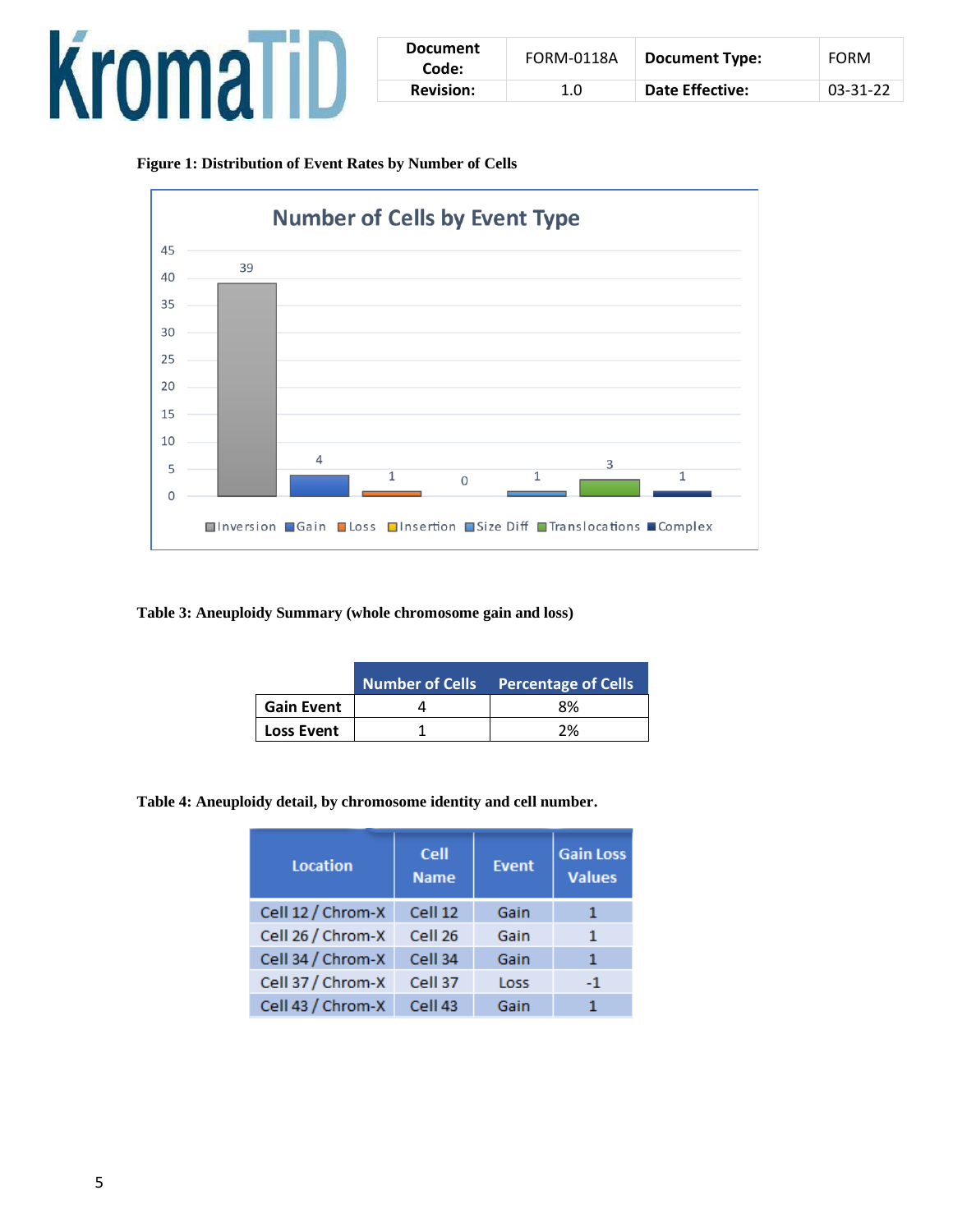

| <b>Document</b><br>Code: | <b>FORM-0118A</b> | <b>Document Type:</b> | <b>FORM</b>    |
|--------------------------|-------------------|-----------------------|----------------|
| <b>Revision:</b>         | 1.0               | Date Effective:       | $03 - 31 - 22$ |

## **Table 5: Inversion and Sister Chromatid Exchange Event Summary**

|                                                                                                                                                                                                                                 | P-Arm                   |                     |                  |                           |                               |                           | Q-Arm                  |                       |                              |                     |                  |                           |                               |                                  |                        |                |
|---------------------------------------------------------------------------------------------------------------------------------------------------------------------------------------------------------------------------------|-------------------------|---------------------|------------------|---------------------------|-------------------------------|---------------------------|------------------------|-----------------------|------------------------------|---------------------|------------------|---------------------------|-------------------------------|----------------------------------|------------------------|----------------|
| <b>Inversion/SCE</b>                                                                                                                                                                                                            |                         | Inversion           |                  |                           | <b>Exchange</b>               |                           |                        |                       | Inversion<br><b>Exchange</b> |                     |                  |                           |                               |                                  |                        |                |
| Event Counts<br>by<br>Chromosome                                                                                                                                                                                                | Centric<br><b>Small</b> | Mid-Arm<br>Mid-Size | Mid-Arm<br>Small | Sister Chromatid<br>Large | Sister Chromatid<br>Mid-Sized | Sister Chromatid<br>Small | Inversions<br>Terminal | Pericentric Inversion | Centric<br><b>Small</b>      | Mid-Arm<br>Mid-Size | Mid-Arm<br>Small | Sister Chromatid<br>Large | Sister Chromatid<br>Mid-Sized | Sister Chromatid<br><b>Small</b> | Inversions<br>Terminal | Grand Total    |
| $\mathbf{1}$                                                                                                                                                                                                                    | $\mathbf{0}$            | $\mathbf 0$         | 6                | 5                         | $\overline{2}$                | $\overline{2}$            | 0                      | $\mathbf{1}$          | $\mathbf{1}$                 | $\mathbf{1}$        | $\mathbf{1}$     | 5                         | $\overline{2}$                | $\mathbf{0}$                     | $\mathbf 0$            | 25             |
| $\overline{2}$                                                                                                                                                                                                                  | $\mathbf{1}$            | $\mathbf{0}$        | $\overline{2}$   | 6                         | $\overline{1}$                | $\mathbf{1}$              | 0                      | $\mathbf 0$           | $\mathbf{0}$                 | 0                   | 3                | $\overline{7}$            | 3                             | $\overline{0}$                   | $\mathbf 0$            | 24             |
| $\mathbf{3}$                                                                                                                                                                                                                    | 0                       | 0                   | $\overline{a}$   | 6                         | $\overline{2}$                | $\mathbf{1}$              | 0                      | $\mathbf{1}$          | $\mathbf 0$                  | $\mathbf 0$         | $\mathbf{1}$     | 14                        | $\overline{2}$                | 1                                | 0                      | 29             |
| 4                                                                                                                                                                                                                               | $\mathbf 0$             | $\overline{0}$      | 3                | 5                         | $\mathbf 0$                   | $\overline{2}$            | 0                      | $\mathbf{1}$          | $\mathbf 0$                  | $\mathbf 0$         | $\overline{2}$   | 8                         | $\mathbf{1}$                  | $\mathbf{1}$                     | $\mathbf 0$            | 22             |
| 5                                                                                                                                                                                                                               | $\mathbf 0$             | 0                   | 0                | 4                         | $\mathbf 0$                   | $\overline{2}$            | 0                      | $\mathbf{1}$          | $\mathbf{1}$                 | $\overline{1}$      | $\overline{2}$   | 9                         | 3                             | $\mathbf{0}$                     | 0                      | 22             |
| 6                                                                                                                                                                                                                               | $\mathbf{0}$            | $\mathbf{0}$        | 4                | $\overline{2}$            | $\mathbf 0$                   | $\boldsymbol{0}$          | 0                      | $\mathbf 0$           | $\mathbf 0$                  | 0                   | 7                | 6                         | $\mathbf{0}$                  | $\mathbf 0$                      | $\mathbf 0$            | 19             |
| $\overline{7}$                                                                                                                                                                                                                  | $\overline{1}$          | $\mathbf 0$         | $\overline{2}$   | 5                         | $\mathbf{1}$                  | $\boldsymbol{0}$          | 0                      | $\mathbf{1}$          | $\mathbf 0$                  | $\mathbf 0$         | 0                | 6                         | $\mathbf{0}$                  | $\mathbf 0$                      | 0                      | 15             |
| 8                                                                                                                                                                                                                               | $\boldsymbol{0}$        | 0                   | $\overline{2}$   | 4                         | $\mathbf 0$                   | $\mathbf{1}$              | 0                      | $\mathbf 0$           | $\mathbf 0$                  | 0                   | 5                | 3                         | 3                             | 1                                | $\mathbf 0$            | 19             |
| 9                                                                                                                                                                                                                               | $\mathbf 0$             | 0                   | $\overline{a}$   | $\mathbf{1}$              | $\mathbf 0$                   | $\overline{2}$            | 0                      | $\mathbf 0$           | 4                            | 0                   | 6                | 3                         | $\mathbf{1}$                  | $\overline{2}$                   | $\mathbf 0$            | 21             |
| 10                                                                                                                                                                                                                              | $\mathbf 0$             | 0                   | $\mathbf{1}$     | $\overline{2}$            | $\mathbf{1}$                  | $\boldsymbol{0}$          | 0                      | $\mathbf{1}$          | $\boldsymbol{0}$             | $\mathbf 0$         | $\mathbf{0}$     | 8                         | $\mathbf{1}$                  | $\overline{2}$                   | $\mathbf 0$            | 15             |
| 11                                                                                                                                                                                                                              | 0                       | 0                   | $\mathbf{1}$     | 3                         | $\mathbf{1}$                  | $\boldsymbol{0}$          | 0                      | $\mathbf 0$           | 0                            | $\mathbf 0$         | $\mathbf{1}$     | 3                         | $\mathbf{1}$                  | $\overline{1}$                   | 0                      | 11             |
| 12                                                                                                                                                                                                                              | $\mathbf{0}$            | $\mathbf{0}$        | 0                | $\mathbf 0$               | $\boldsymbol{0}$              | $\mathbf{1}$              | 0                      | $\mathbf 0$           | 0                            | $\mathbf{1}$        | 4                | 6                         | $\mathbf{1}$                  | $\mathbf{0}$                     | 0                      | 13             |
| 13                                                                                                                                                                                                                              | 0                       | $\mathbf{0}$        | 0                | 0                         | $\mathbf 0$                   | $\mathbf 0$               | 0                      | $\mathbf 0$           | $\mathbf 0$                  | $\overline{2}$      | $\overline{2}$   | 11                        | $\mathbf{1}$                  | $\mathbf{0}$                     | 0                      | 16             |
| 14                                                                                                                                                                                                                              | $\mathbf 0$             | $\mathbf{0}$        | 0                | $\mathbf{0}$              | $\mathbf 0$                   | $\mathbf 0$               | 0                      | $\mathbf 0$           | $\mathbf{1}$                 | 0                   | 10               | 5                         | $\overline{0}$                | 1                                | $\mathbf 0$            | 17             |
| 15                                                                                                                                                                                                                              | 0                       | $\mathbf{0}$        | $\mathbf 0$      | $\mathbf 0$               | $\mathbf 0$                   | $\mathbf 0$               | 0                      | $\mathbf 0$           | $\overline{a}$               | 0                   | $\overline{2}$   | 2                         | 2                             | $\overline{2}$                   | 0                      | 10             |
| 16                                                                                                                                                                                                                              | $\mathbf{0}$            | $\overline{0}$      | $\overline{2}$   | 1                         | $\mathbf 0$                   | $\mathbf 0$               | 0                      | $\mathbf{1}$          | $\mathbf{0}$                 | 0                   | 4                | $\overline{4}$            | $\overline{0}$                | $\mathbf{1}$                     | 0                      | 12             |
| 17                                                                                                                                                                                                                              | 0                       | $\mathbf{0}$        | $\mathbf{0}$     | $\mathbf 0$               | $\mathbf{1}$                  | $\mathbf 0$               | 0                      | $\mathbf 0$           | $\boldsymbol{0}$             | $\mathbf{0}$        | $\overline{0}$   | $\overline{2}$            | $\overline{2}$                | $\mathbf{1}$                     | 0                      | 6              |
| 18                                                                                                                                                                                                                              | $\mathbf{0}$            | $\mathbf{0}$        | 0                | $\overline{2}$            | $\overline{1}$                | $\mathbf 0$               | 0                      | $\mathbf{1}$          | $\mathbf 0$                  | 0                   | $\overline{7}$   | $\overline{4}$            | $\mathbf{1}$                  | $\overline{1}$                   | $\mathbf 0$            | 16             |
| 19                                                                                                                                                                                                                              | $\mathbf 0$             | $\mathbf{0}$        | $\mathbf{0}$     | $\mathbf 0$               | $\mathbf 0$                   | $\mathbf 0$               | 0                      | $\mathbf 0$           | $\mathbf{1}$                 | 0                   | 0                | 1                         | $\mathbf{1}$                  | $\mathbf{0}$                     | 0                      | $\overline{3}$ |
| 20                                                                                                                                                                                                                              | $\mathbf{0}$            | $\mathbf{0}$        | 0                | $\mathbf{0}$              | $\boldsymbol{0}$              | $\mathbf 0$               | 0                      | $\mathbf 0$           | $\mathbf{0}$                 | 0                   | $\overline{2}$   | 0                         | $\mathbf{1}$                  | $\mathbf 0$                      | 0                      | 3              |
| 21                                                                                                                                                                                                                              | $\mathbf 0$             | $\mathbf{0}$        | 0                | $\mathbf{1}$              | $\mathbf{0}$                  | $\mathbf 0$               | 0                      | $\mathbf 0$           | $\mathbf 0$                  | $\mathbf 0$         | $\mathbf{0}$     | 1                         | 0                             | $\mathbf 0$                      | 0                      | $\overline{2}$ |
| 22                                                                                                                                                                                                                              | $\mathbf 0$             | $\mathbf{0}$        | $\mathbf{0}$     | $\mathbf 0$               | $\mathbf 0$                   | $\mathbf 0$               | 0                      | $\mathbf 0$           | $\mathbf 0$                  | 0                   | 3                | 0                         | 1                             | $\mathbf 0$                      | $\mathbf 0$            | $\overline{4}$ |
| Χ                                                                                                                                                                                                                               | 0                       | $\overline{0}$      | $\overline{0}$   | $\overline{2}$            | 0                             | $\mathbf{1}$              | 0                      | $\mathbf{1}$          | $\overline{0}$               | 0                   | 4                | 4                         | 0                             | $\mathbf 0$                      | 0                      | 11             |
| Υ                                                                                                                                                                                                                               | $\mathbf{0}$            | $\mathbf 0$         | $\pmb{0}$        | $\overline{0}$            | $\mathbf 0$                   | $\boldsymbol{0}$          | 0                      | $\mathbf 0$           | $\mathbf{0}$                 | $\mathbf 0$         | $\mathbf{0}$     | 0                         | $\mathbf{0}$                  | $\mathbf 0$                      | $\mathbf 0$            | $\mathbf 0$    |
| <b>Grand Total</b>                                                                                                                                                                                                              | $\overline{2}$          | $\mathbf 0$         | 27               | 49                        | 10                            | 13                        | 0                      | 9                     | 10                           | 5                   | 66               | 112                       | 27                            | 14                               | 0                      | 335            |
| <b>Inversion Total</b>                                                                                                                                                                                                          | $\overline{2}$          | $\pmb{0}$           | 27               |                           |                               |                           | 0                      | 9                     | 10                           | 5                   | 66               |                           |                               |                                  | $\mathbf 0$            | 101            |
| <b>SCE Total</b>                                                                                                                                                                                                                |                         |                     |                  | 49                        | 10                            | 13                        |                        |                       |                              |                     |                  | 112                       | 27                            | 14                               |                        | 225            |
| <b>Recurrent SCE/Inversion Event Summary</b><br>There are no identified recurrent events in this sample. If recurrent events are identified, graphics of the<br>location(s) are included here.<br>Notable recurrent events: N/A |                         |                     |                  |                           |                               |                           |                        |                       |                              |                     |                  |                           |                               |                                  |                        |                |

### **Recurrent SCE/Inversion Event Summary**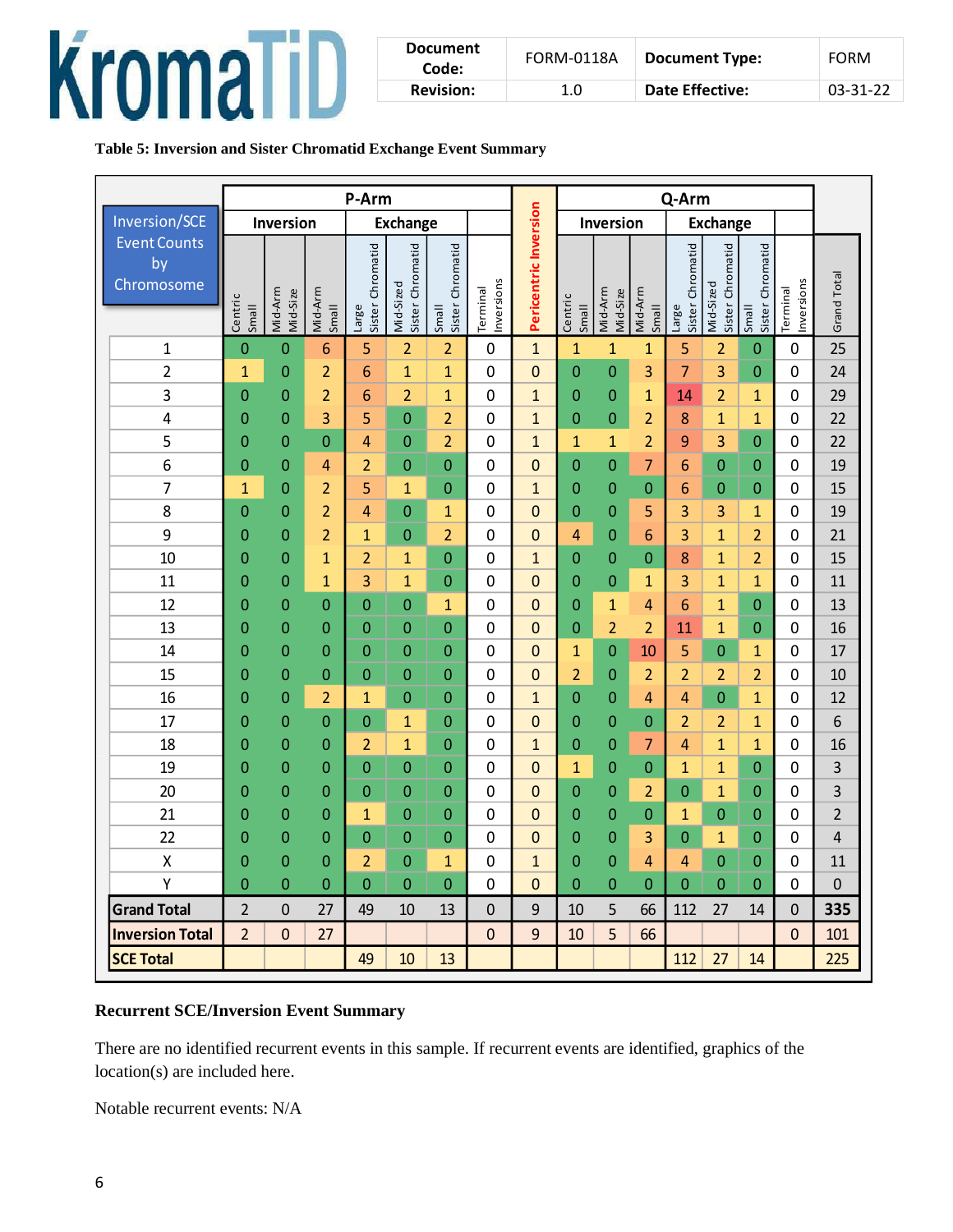

| <b>Document</b><br>Code: | FORM-0118A       | <b>Document Type:</b> | <b>FORM</b> |
|--------------------------|------------------|-----------------------|-------------|
| <b>Revision:</b>         | 1.0 <sub>1</sub> | Date Effective:       | 03-31-22    |

### **Table 6: Insertion Event Summary**

There are no insertion events identified in this sample. If insertions are noted, the report contains a table with scored cell number, chromosome ID, location within the chromosome, and color of insert.

### **Table 7: Translocation Event Summary**

| <b>Location</b>    | <b>Translocation Values</b> | Primary<br>Partner(s)<br><b>Homolog</b> |   | <b>Partner</b><br><b>Arms</b> |
|--------------------|-----------------------------|-----------------------------------------|---|-------------------------------|
| Cell 16 / Chrom-14 | $H1(R; R-14p)$              | H1                                      | R | $R-14p$                       |
| Cell 44 / Chrom-2  | H2(8; 8q-2q)                | H <sub>2</sub>                          | 8 | $8q-2q$                       |
| Cell 44 / Chrom-8  | H2(2; 2q-8q)                | H <sub>2</sub>                          | 2 | $2q-8q$                       |
| Cell 50 / Chrom-1  | $H2(8;8p-1q)$               | H <sub>2</sub>                          | 8 | $8p-1q$                       |
| Cell 50 / Chrom-8  | $H2(1;1q-8p)$               | H <sub>2</sub>                          |   | $1q-8p$                       |

### **Table 8: Size Difference Summary:**

The sample contained one cell with an observed size difference between the homologs of Chr19.

### **Interpretation / Significance:**

### Example:

Sample karyotype is diploid with aneuploidy observed in 10% of cells. Aneuploidy observed was gain or loss of a single chromosome homolog. Random SCE and inversion events (events that do not appear repeatedly in over 30% of cells) were seen at the highest prevalence. The sample contained two cells with reciprocal translocations, and one cell with a complex translocation.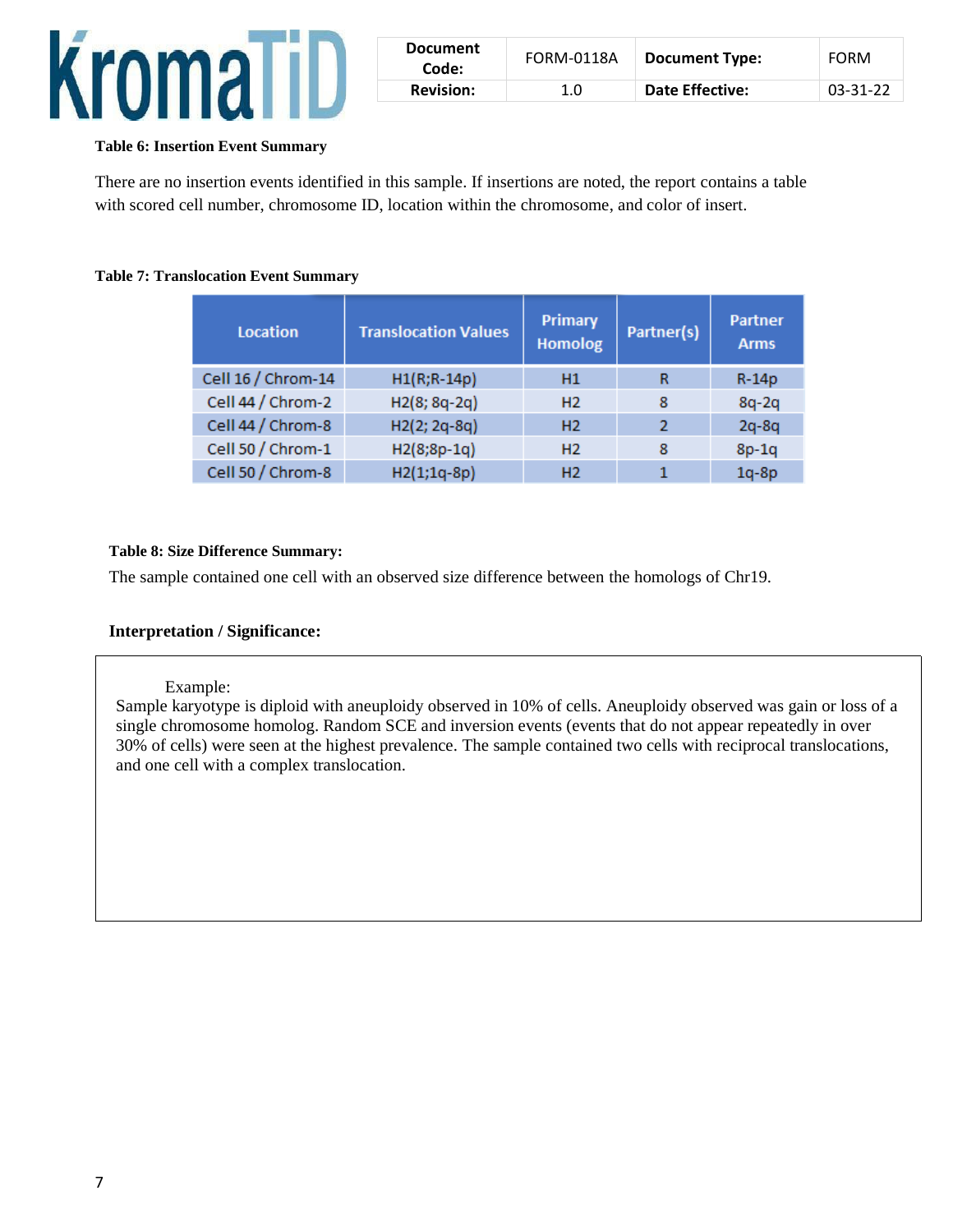

| <b>Document</b><br>Code: | FORM-0118A | <b>Document Type:</b> | FORM     |
|--------------------------|------------|-----------------------|----------|
| <b>Revision:</b>         | 1.0        | Date Effective:       | 03-31-22 |

**Figure 4: Example Karyogram. SCEs present on Chr 2 and Chr 8. Inversion present on Chr 1q (boxed). Inversion Chr Y p-arm (circled).**